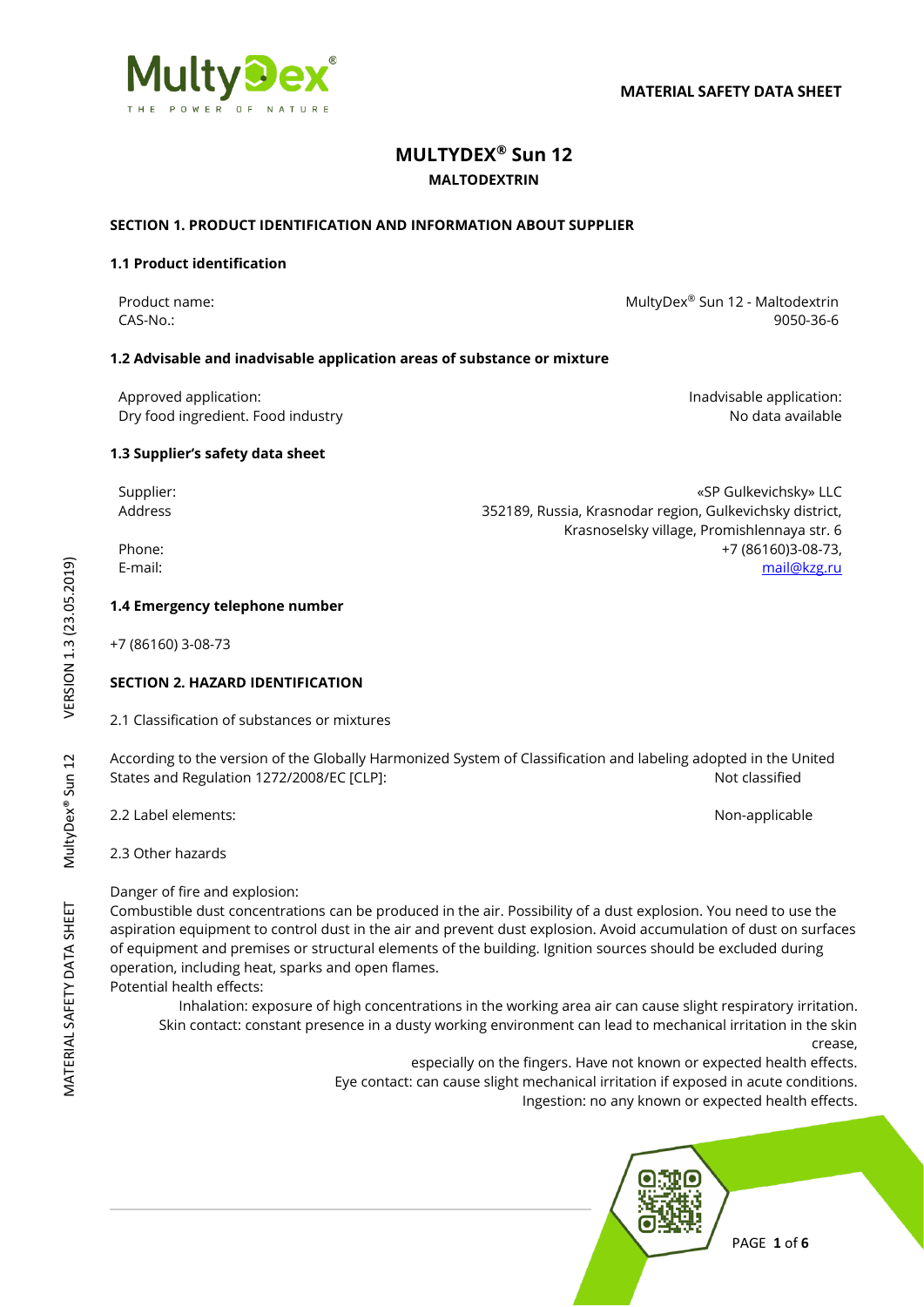

## **SECTION 3. COMPOSITION/INFORMATION ON INGREDIENTS**

| Chemical name                          |                                                                                 | Maltodextrin |
|----------------------------------------|---------------------------------------------------------------------------------|--------------|
| EINECS-number                          |                                                                                 | 232-940-4    |
| CAS-number                             |                                                                                 | 9050-36-6    |
| <b>SECTION 4. FIRST AID MEASURES</b>   |                                                                                 |              |
| 4.1 Description of first aid measures: |                                                                                 |              |
| Inhalation:                            | Move people from the exposure to fresh air.                                     |              |
| Skin contact:                          | Wash with soap and water.                                                       |              |
| Eye contact:                           | Rinse thoroughly with water for at least 15 minutes.                            |              |
|                                        | Get medical assistance.                                                         |              |
| Ingestion:                             | Product not hazardous when ingested.                                            |              |
| None Anticipated                       | 4.2 The most important symptoms and effects, both acute and delayed.            |              |
| None Anticipated                       | 4.3 Indication of any immediate medical attention and special treatment needed. |              |

## **SECTION 5. FIRE AND EXPLOSION PRECAUTION MEASURES**

| 5.1 Firefighting media              |                                                          |
|-------------------------------------|----------------------------------------------------------|
| Recommended firefighting media:     | water sprayer, air-mechanical and chemical foam,         |
| carbon dioxide.                     |                                                          |
| Not recommended firefighting media: | compact water jet. Use of a water jet can produce        |
| explosive dust.                     |                                                          |
| Prohibited firefighting media:      | no restrictions on firefighting agents for this product. |
|                                     |                                                          |

5.2 Special hazards arising from the substance or mixture:

| Danger of fire and explosion: | possibility of dust explosion. You need to use the aspiration                                                                   |
|-------------------------------|---------------------------------------------------------------------------------------------------------------------------------|
|                               | equipment                                                                                                                       |
|                               | to control dust in the air and prevent the conditions for a dust<br>explosion. It is necessary to avoid accumulation of dust on |
|                               | surfaces of equipment and premises or structural elements of<br>the building. Using of a water jet can produce explosive dust.  |
| 5.3 Advice for firefighters   |                                                                                                                                 |

Special firefighting procedures: Prevent dust cloud. Special protective equipment for firefighters: Firefighters must use standard protective equipment including flame retardant coat, helmet with face shield, gloves, rubber boots, and in enclosed spaces, SCBA. Additional information

Hazardous combustion products: Carbon dioxide and carbon monoxide

## **SECTION 6. ACCIDENTAL RELEASE MEASURES**

6.1 Staff safety precautions, protective equipment and emergency measures Not applicable under normal conditions. Avoid dust breathing.

6.2 Environmental precautions

Not regarded as dangerous for the environment.



VERSION 1.3 (23.05.2019) MATERIAL SAFETY DATA SHEET MultyDex® Sun 12 VERSION 1.3 (23.05.2019) MultyDex® Sun 12

PAGE **2** of **6**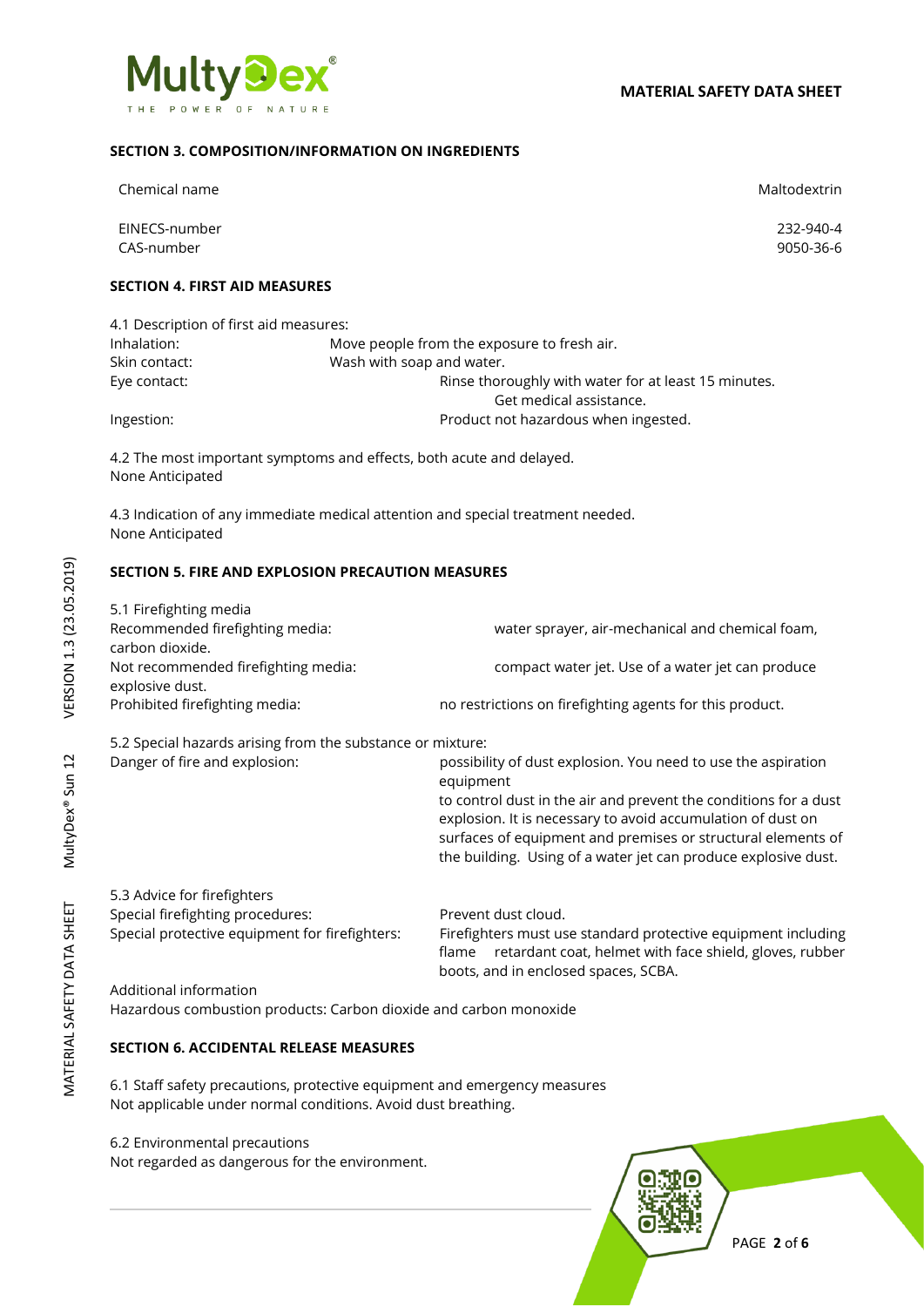

6.3 Methods and materials for localization and purification

Collect dry substances or eliminate the spill. Minimize dust generation. If it is necessary to wash the contaminated area, use plenty of water and control the drain, then dispose.

6.4 Reference to other sections See. Section 7 for information about safe handling See. Section 8 for information about personal protective equipment See. Section 13 for disposal information

## **SECTION 7. HANDLING AND STORAGE**

7.1 Precautions for safe handling Observe the precautions specified in section 5.2. Provide appropriate exhaust ventilation at places where dust is formed. Normal measures for preventive fire protection.

7.2 Conditions for safe storage, including any incompatibilities Storage conditions: store in dry, well-ventilated areas, odorless, with a relative

humidity not more than 70 %. Keep container tightly closed. Packaging materials must be approved for use in the food industry.

7.3 Specific scopes of applications Non-applicable **SECTION 8. EXPOSURE CONTROLS/PERSONAL PROTECTION** 

8.1 Control parameters Form of exposure:  $\blacksquare$ 

Maximum allowable concentration of the substances in the working area air :

- 15 mg /m<sup>3</sup> total dust;

- 5 mg/m<sup>3</sup> respirable dust.

8.2 Appropriate engineering controls

Technical means: ensure that you have good ventilation or local exhaust at working place. Normal industrial hygiene measures should be enough to protect workers from dust.

It is necessary to give priority to special events and relevant working processes compared to the use of personal protective equipment.

Suitable personal protective equipment:

Eye protection: goggles are recommended. If dust gets into eyes, rinse it with warm water.

Respiratory protective equipment: if ventilation is insufficient, use respiratory protective equipment (e.g. NIOSH approved respirator N-95). The manufacturer shall ensure that maintenance, cleaning and inspection of respiratory protection devices are released in accordance with

the manufacturer's instructions. These activities should be properly

documented.

Special protective clothing: use work clothing in accordance with industry regulations.



VERSION 1.3 (23.05.2019) MATERIAL SAFETY DATA SHEET MultyDex® Sun 12 VERSION 1.3 (23.05.2019) MultyDex® Sun 12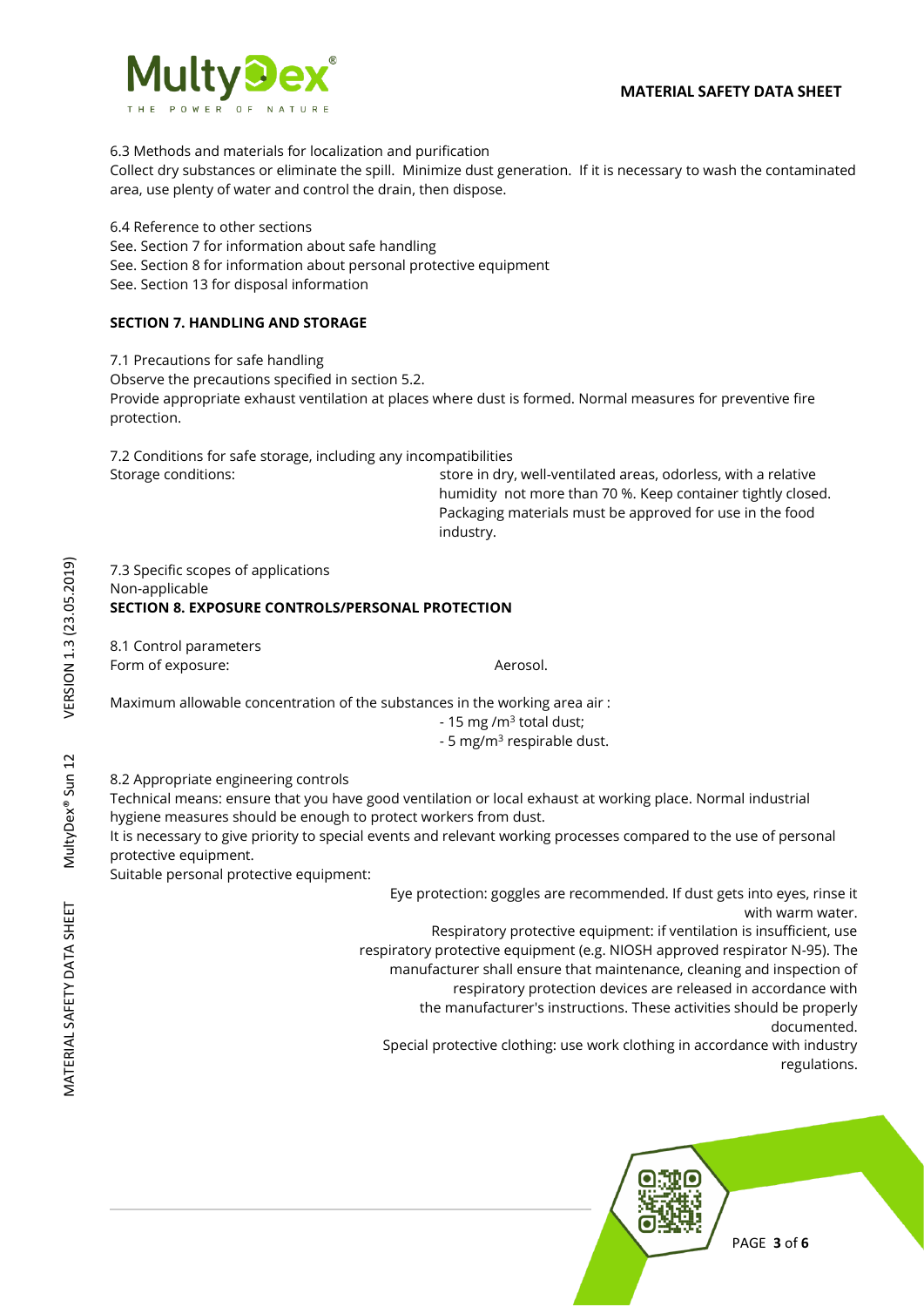

## **SECTION 9. PHYSICAL AND CHEMICAL PROPERTIES**

#### 9.1 Information on basic physical and chemical properties

Physical State Solid Form Powder Color White Odor Odorless pH (50% solution) 5.0-6.0

Decomposition temperature No data available Auto-ignition temperature No data available Explosion properties No data available Oxidizing properties **No data available** No data available Vapour pressure No data available No data available

Relative density **No data available** No data available Bulk density 350-500 g/dm<sup>3</sup> Specific gravity **Specific gravity** and the state of the state of the state of the Specific gravity and the state of the state of the state of the state of the state of the state of the state of the state of the state of t Viscosity **No data available** No data available Water solubility Soluble and Soluble Soluble Soluble Soluble Solubility (non aqueous) No data available in the solubility (non aqueous) No data available Distribution factor No data available in the Unit of the No data available in the No data available

## **SECTION 10. STABILITY AND REACTIVITY**

10.1 Reactivity Stable

10.2 Chemical stability Stable under standard ambient conditions (room temperature). Not polymerized. 10.3 Possibility of hazardous reactions Non-applicable

10.4 Conditions to avoid Avoid dust formation.

10.5 Incompatible materials Strong oxidizing substances. Strong acids.

10.6 Hazardous decomposition products Carbon Monoxide. Carbon Dioxide

## **SECTION 11. TOXICOLOGICAL INFORMATION**

Melting Point **Melting Point** 2001 12:00 Melting Point 2001 12:00 Melting Point relevant Boiling Point **No data available / not** No data available / not relevant Flash Point No data available / not relevant Melting/freezing point No data available / not relevant Vapour density **No data available / not** relevant Dissociation constant No data available / not relevant Evaporation rate **No data available / not** relevant

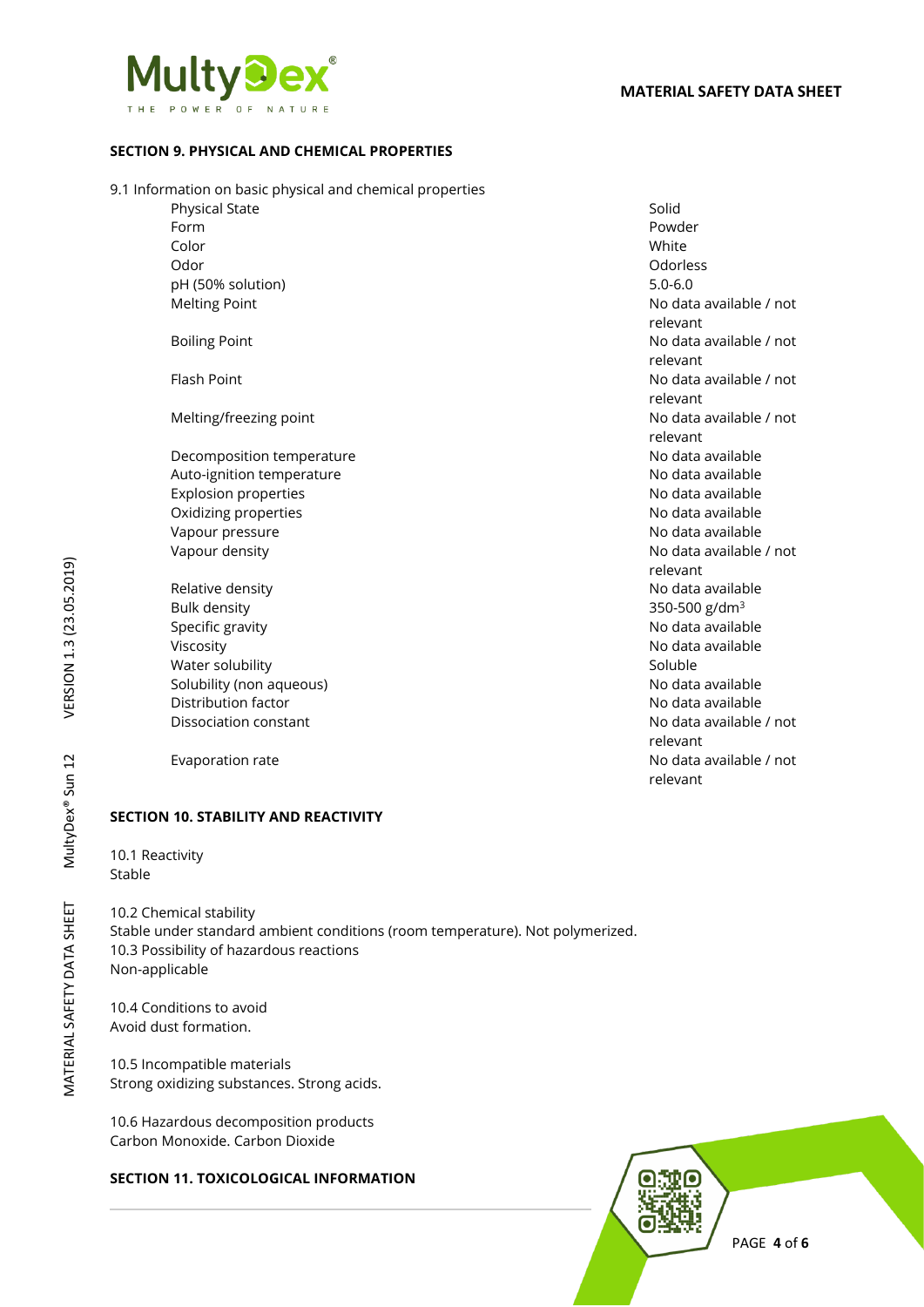

|            | 11.1 Information on toxicological effects |
|------------|-------------------------------------------|
| Inhalation |                                           |

Skin sensitisation Non-sensitizing

Exposure to high airborne concentrations may cause mild respiratory irritation due to drying effects of dust Ingestion **Internal Ingestion** No effects known or anticipated Skin irritation / corrosion Sustained exposure in a dusty manufacturing environment may result in mechanical irritation in the creases of the skin, particularly at the fingers, or other drying effects. No health effects known or anticipated Eye irritation **May cause slight mechanical irritation from acute exposure** May cause slight mechanical irritation from acute exposure Chronic toxicity **No observe that a** No data available Genetic toxicity **Genetic Lines Community** No data available Carcinogenicity **Not classifiable as carcinogen** Reprotoxicity **No data available** Teratogenicity **No data available** No data available Specific effects Non-applicable

#### 11.2 Additional information

Use in accordance with industrial hygiene and safety regulations.

## **SECTION 12. ENVIROMENTAL INFORMATION**

12.1 Toxicity Starch and its hydrolysis products are known to be non-toxic to plants and animals.

12.2 Persistence and degradability Biodegradable.

12.3 Bioaccumulative potential Starch and its hydrolysis products are not fat-soluble not accumulated in the tissues of plants or animals.

12.4 Mobility in soil Non-applicable.

## 12.5 BPT, vPvB

BPT/vPvB (resistance, bioaccumulative, toxicity/strong resistance to strong bioaccumulative) has not been assessed because no chemical safety assessment is required.

12.6 Other adverse effects None known.

## **SECTION 13. DISPOSAL CONSIDERATIONS**

13.1 Disposal methods

Waste must be disposed in accordance with national and local regulations. Waste materials which are not contaminated with hazardous products are safe.



PAGE **5** of **6**